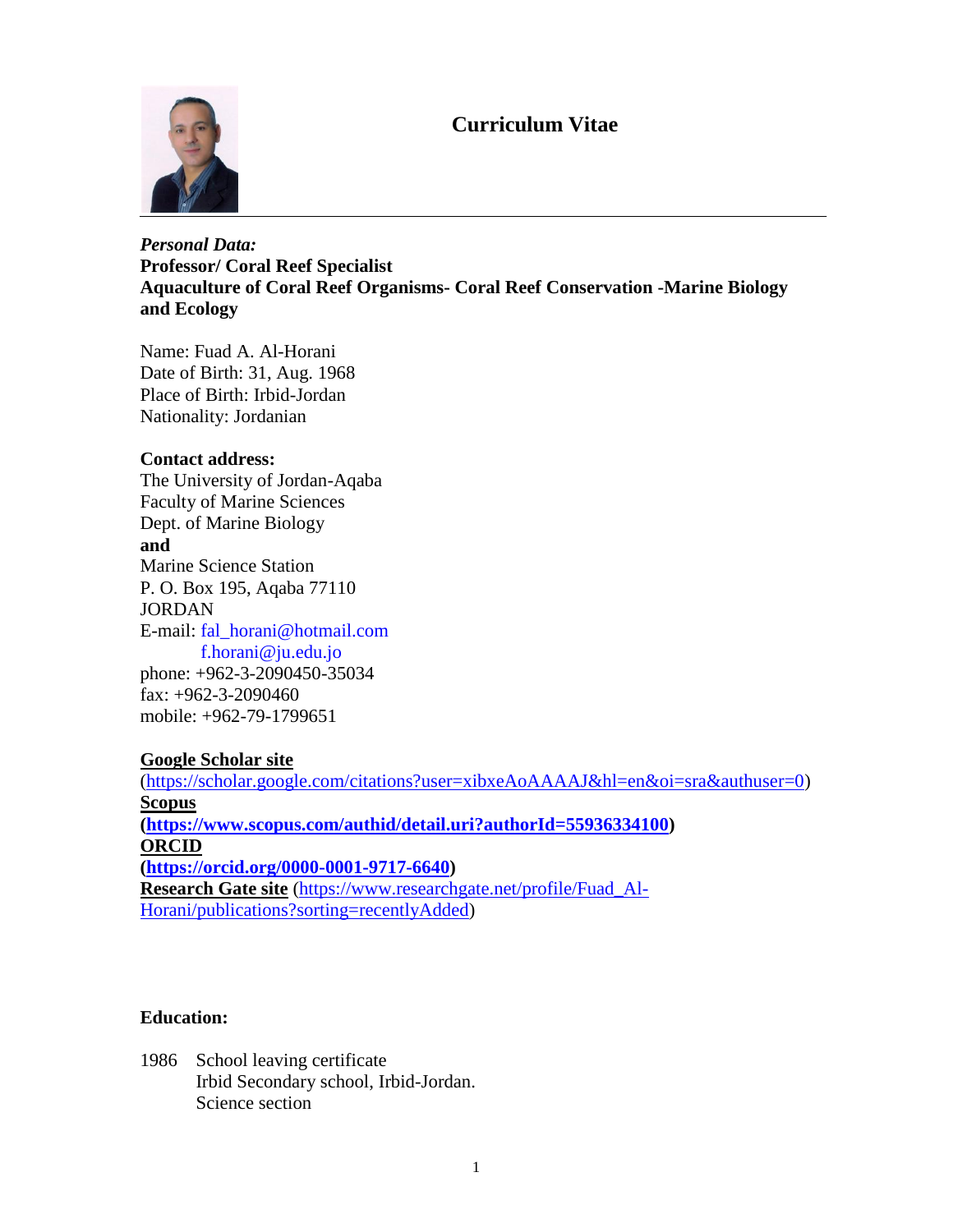| 1990 B.Sc. Biological Sciences    |
|-----------------------------------|
| Yarmouk University, Irbid-Jordan. |

- 1995 M.Sc. Biochemistry Yarmouk University, Irbid-Jordan. Thesis Title: "Comparative studies of Glutathione Cycle in livers of Camel, Cow, Sheep and Goat".
- 2002 Ph.D. Coral Eco-Physiology University of Bremen – Max Planck Institute for Marine Microbiology, Bremen-Germany. Thesis Title: Study of the interactions among photosynthesis, respiration and calcification in the scleractinian coral, *Galaxea fascicularis*.

### **Teaching and Research Experience:**

| 1992/93-1996 | <b>Teaching Assistant</b>                                     |
|--------------|---------------------------------------------------------------|
|              | Dept. of Biological Sciences                                  |
|              | Yarmouk University, Irbid-Jordan                              |
| 1995         | <b>Research Assistant</b>                                     |
|              | Dept. of Biological Sciences/ Soil Microbiology and Molecular |
|              | <b>Biology</b>                                                |
|              | Yarmouk University, Irbid-Jordan                              |
| 1995-1998/99 | <b>Teaching Assistant</b>                                     |
|              | Dept. of Applied Biological Sciences                          |
|              | Jordan University of Science & Technology, Irbid-Jordan       |
| 2002-2003    | Post doc                                                      |
|              | Max Planck Institute for Marine Microbiology, Bremen-Germany  |
| 2003-2008    | Assistant Research Professor (Coral Eco-physiology/ Marine    |
|              | Biology)                                                      |
|              | Marine Science Station, Aqaba, Jordan                         |
| 2008-2009    | Associate Research Professor (Coral Eco-physiology/Marine     |
|              | Biology)                                                      |
|              | Marine Science Station, Aqaba, Jordan                         |
| 2009-2010    | Associate Professor (Sabbatical Year)                         |
|              | Dept. of Biotechnology and Genetic Engineering                |
|              | Philadelphia University, Amman, Jordan                        |
| 2010-2013    | <b>Associate Professor</b>                                    |
|              | Dept. of Marine Biology, Faculty of Marine Science            |
|              | University of Jordan, Aqaba, Jordan                           |
| 2013-        | <b>Full Professor</b>                                         |
|              | Dept. of Marine Biology, Faculty of Marine Science            |
|              | University of Jordan, Aqaba, Jordan                           |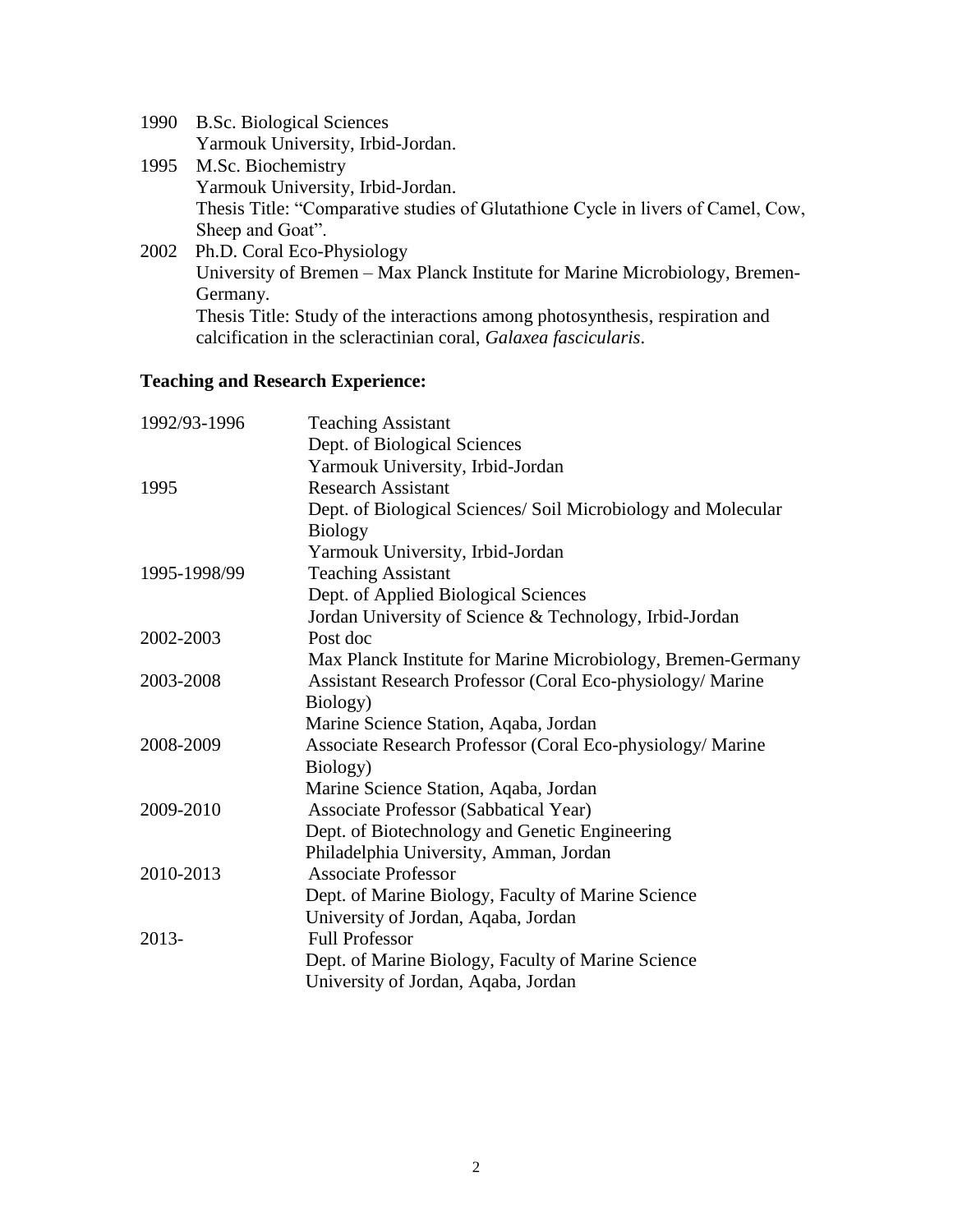### **Administrative Experience:**

| 2020-     | Dean/School of Basic and Marine Sciences                          |
|-----------|-------------------------------------------------------------------|
|           | The University of Jordan, Aqaba, Jordan                           |
| 2020-     | Dean/ School of Nursing                                           |
|           | The University of Jordan, Aqaba, Jordan                           |
| 2020-     | <b>Board of Deans/member</b>                                      |
|           | The University of Jordan, Aqaba, Jordan                           |
| 2020-     | Marine Science Station Board/member                               |
|           | The University of Jordan and Yarmouk University                   |
| 2020-     | Dean /School Board                                                |
|           | School of Basic and Marine Sciences/The University of Jordan,     |
|           | Aqaba, Jordan                                                     |
| 2020-     | Dean /School Board                                                |
|           | School of Nursing/The University of Jordan, Aqaba, Jordan         |
| 2016-2018 | Acting Chair/ Dept. of Biology, Dept. of Marine Biology, Dept. of |
|           | <b>Coastal Environment</b>                                        |
| 2014-2018 | <b>Faculty Board Member - Faculty of Marine Sciences</b>          |
|           | The University of Jordan, Aqaba, Jordan                           |
| 2012-2013 | Acting Chair/ Dept. of Coastal Environment                        |
|           | University of Jordan, Aqaba, Jordan                               |
| 2012-2013 | Member/Faculty Board -Faculty of Marine Sciences                  |
|           | The University of Jordan, Aqaba, Jordan                           |

## **Courses Taught:**

General Biology 1 & 2, Biochemistry, Benthos and Coral Reef's , Cell Biology, Field Training, Special topics in Marine Biology, Marine Biotechnology, Research projects and scientific writing, Marine Physiology, Animal Physiology, Diving, Advanced Benthos and Coral Reef's, Advanced Research Methods

## **Current Research Interest:**

- 1. Coral reproduction.
- 2. Coral plantation and restoration.
- 3. Cryopreservation of coral tissues.
- 4. Environmental observation of the coral reef health (benthic cover; corals and seagrass) in the Gulf of Aqaba-Jordan (Monitoring Programs).
- 5. Coral Eco-physiology studies.
- 6. Studies of stress response in corals.
- 7. Development of Artificial reefs and coral nurseries.
- 8. Coral mapping, transplantation, coral nursing and propagation.

### **Other Skills and Experiences:**

1. Coral propagation and maintenance in captivity.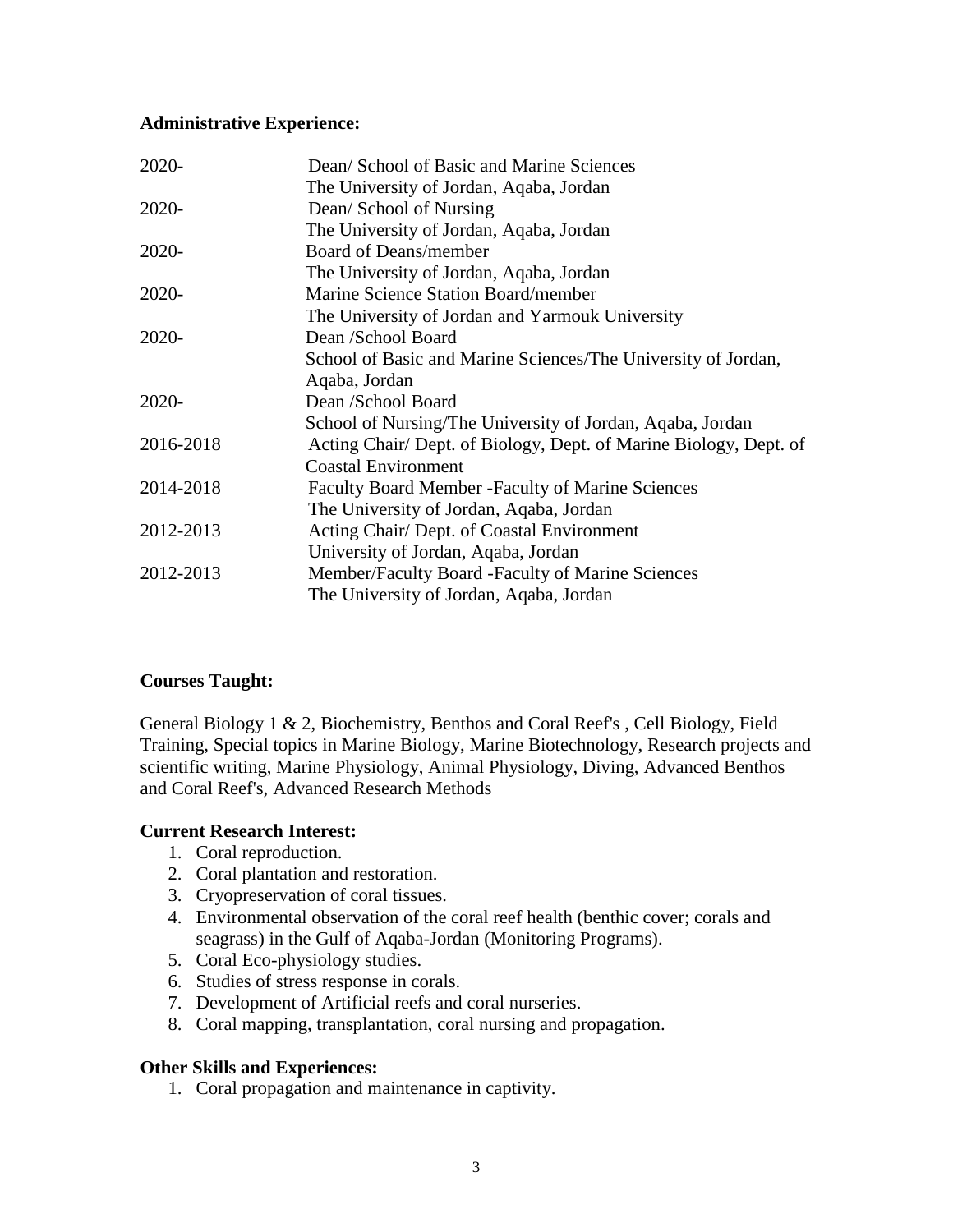- 2. Excellent experimental design experience for field and laboratory studies.
- 3. Advanced diving license.
- 4. Computer skills.
- 5. Driving license.

#### **Languages:**

Arabic: native, English: excellent; communication and written, German: fair communication.

#### **Publications:**

- Khalaf, M. A., **Al-Horani, F., A.**, Manasrah, R.S., Arabeyyat, Z. H. (2020). Development of fish communities in artificial lagoons in the Gulf of Aqaba, Red Sea. Fresenius Env. Bull. ;4488-4496.
- Hussien, E., Juhmani, A., AlMasri, R., **Al-Horani, F.**, Al-Saghir, M. (2019). [Metagenomic analysis of microbial community associated with coral mucus from the](https://www.sciencedirect.com/science/article/pii/S2405844019365351)  [Gulf of Aqaba.](https://www.sciencedirect.com/science/article/pii/S2405844019365351) [Heliyon.](https://www.sciencedirect.com/science/journal/24058440) 5; e02876
- Aljbour, S. M., Zimmer, M., **Al-Horani, F. A**., [Kunzmann,](https://www.sciencedirect.com/science/article/pii/S0025326X1830208X#!) A., (2019). [Metabolic and](https://www.sciencedirect.com/science/article/pii/S1385110117302526)  [oxidative stress responses of the jellyfish](https://www.sciencedirect.com/science/article/pii/S1385110117302526) *Cassiopea* sp. to changes in seawater [temperature.](https://www.sciencedirect.com/science/article/pii/S1385110117302526) Journal of Sea Research. 145; 1-7.
- Tilstra, A., van Hoytema, N., Cardini, U., Bednarz, V. N., Rix, L., Naumann, M.S., **Al-Horani, F. A.**, Wild, C. (2018). [Effects of water column mixing and stratification](javascript:void(0)) on [planktonic primary production and dinitrogen fixation on a northern Red Sea coral](javascript:void(0))  [reef.](javascript:void(0)) Frontiers in microbiology. 9.
- Aljbour, S. M., **Al-Horani, F. A**., [Kunzmann,](https://www.sciencedirect.com/science/article/pii/S0025326X1830208X#!) A., (2018). Metabolic and oxidative stress responses of the jellyfish *Cassiopea* to pollution in the Gulf of Aqaba, Jordan. Marine [Pollution Bulletin.](https://www.sciencedirect.com/science/journal/0025326X) [130;](https://www.sciencedirect.com/science/journal/0025326X/130/supp/C) 271-278.
- Rix, L., de Goeij, J. M., van Oevelen, D., Struck, U., **Al-Horani, F. A.**, Wild, C., Naumann, M. S. (2018). Reef sponges facilitate the transfer of coral-derived organic matter to their associated fauna via the sponge loop. Marine Ecology Progress Series, 589; 85-96.
- Kteifan, M., Wahsha, M., **Al-Horani, F. A.** (2017). Assessing stress response of Stylophora pistillata towards oil and phosphate pollution in the Gulf of Aqaba, using molecular and biochemical markers. *Chemistry and Ecology*, *33*(4), 281-294.
- Al-Sawalmih, A., **Al-Horani, F. A.**, Al-Rousan, S. (2017). Elemental analysis of the coral *Stylophora pistillata* incubated along the Jordanian coast of the Gulf of Aqaba." Fresenius Environmental Bulletin 26.4: 3029-3036.
- Rix, L., de Goeij, J. M., van Oevelen, D., Struck, U., **Al-Horani, F. A.**, Wild, C., Naumann, M. S. (2016). Differential recycling [of coral and algal dissolved organic matter via](http://www.functionalecology.org/details/journalArticle/9934881/Differential_recycling_of_coral_and_algal_dissolved_organic_matter_via_the_spong.html)  [the sponge loop.](http://www.functionalecology.org/details/journalArticle/9934881/Differential_recycling_of_coral_and_algal_dissolved_organic_matter_via_the_spong.html) . Functional Ecology (online DOI: 10.1111/1365-2435.12758).
- van Hoytema, N., Bednarz, V. N., Cardini, U., Naumann, M. S., **Al-Horani, F. A.**, Wild, C. (2016). [The influence of seasonality on benthic primary production in a Red Sea](https://scholar.google.com/citations?view_op=view_citation&hl=en&user=xibxeAoAAAAJ&cstart=20&pagesize=80&citation_for_view=xibxeAoAAAAJ:R3hNpaxXUhUC)  [coral reef.](https://scholar.google.com/citations?view_op=view_citation&hl=en&user=xibxeAoAAAAJ&cstart=20&pagesize=80&citation_for_view=xibxeAoAAAAJ:R3hNpaxXUhUC) Marine Biology 163 (3), 1-14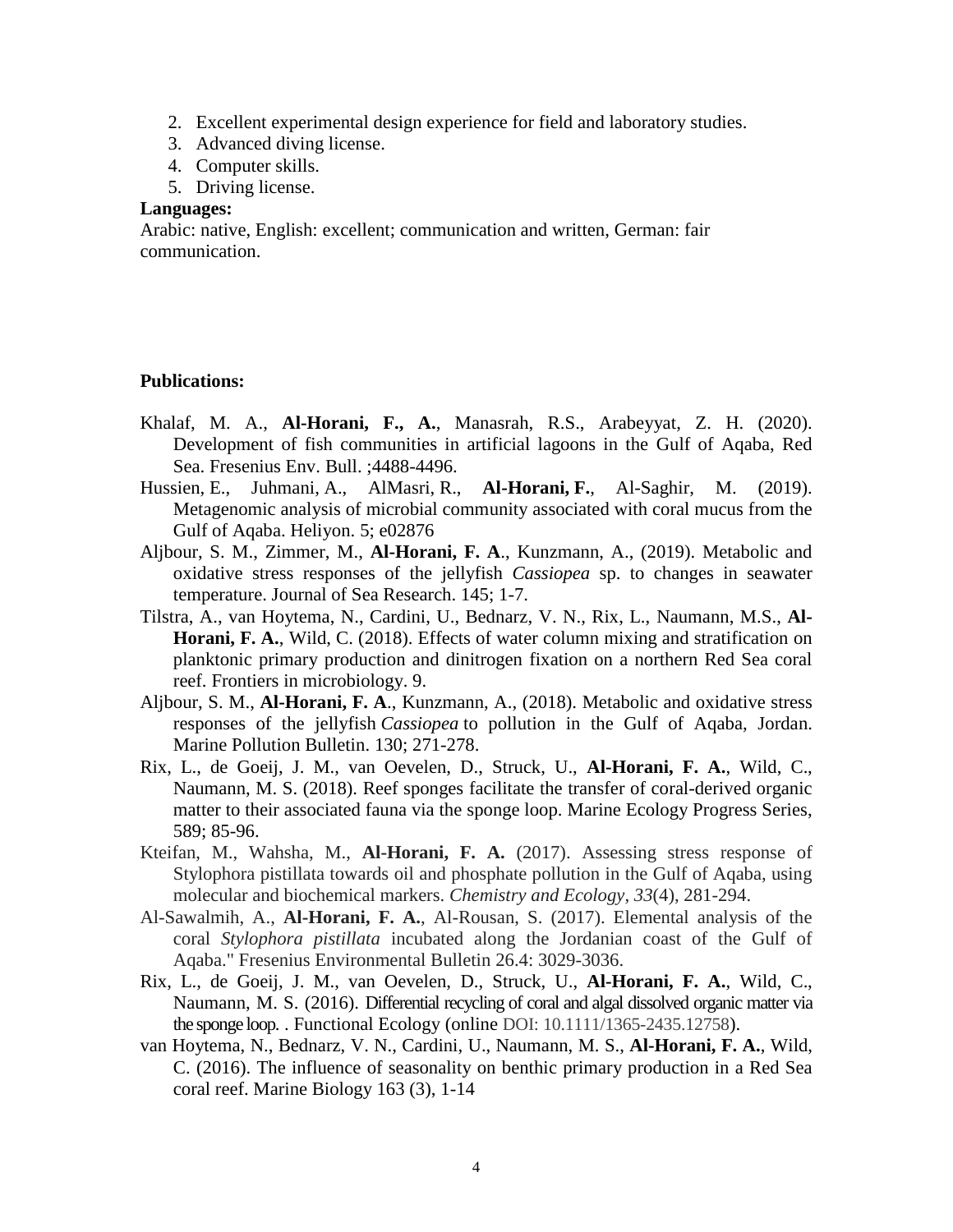- [Megdadi,](https://www.researchgate.net/researcher/2122249388_Jafar_M_Megdadi) J. M., Khalaf, M., **Al-Horani, F. A.**, Manasrah, R. (2017). Community structure of coral reef fishes in relation to habitat and depth in the northern Gulf of Aqaba, Red Sea. [Fresenius Environmental Bulletin](https://www.researchgate.net/journal/1018-4619_Fresenius_Environmental_Bulletin) 26(2a):1824-1834·
- Rix, L., Naumann, M. S., Mueller, C. E., de Goeij, J. M., Struck, U., Middelburg, J. J., van Duy, F. C., **Al-Horani, F. A.**, Wild, C., van Oevelen, D. (2016). Coral mucus fuels the sponge loop in warm- and cold-water coral reef ecosystems. Scientific Reports. 6:18715 | DOI: 10.1038/srep187151
- Naumann, M. S., Rix, L., **Al-Horani, F. A.,** & Wild, C. (2016). Indications of mutual functional benefits within a polychaete-sponge association in the northern Red Sea. Bulletin of Marine Science.
- **Al-Horani, F. A.** (2015) Physiology of Skeletogenesis in Scleractinian Coral, in Diseases of Coral (eds C. M. Woodley, C. A. Downs, A. W. Bruckner, J. W. Porter and S. B. Galloway), John Wiley & Sons, Inc, Hoboken, NJ. doi: 10.1002/9781118828502.ch12
- Rix, L., Bednarz, V. N., Cardini, U., van Hoytema, N., **Al-Horani F.A.,** Wild, C., Naumann M.S. (2015). Seasonality in dinitrogen fixation and primary productivity by coral reef framework substrates from the northern Red Sea. MEPS 533; 79–92.
- Bargiela, R., Mapelli, F., Rojo, D., Chouaia, B., Tornés, J., Borin, S., Richter, M., Del Pozo1, M.V., Cappello, S., Gertler, C., Genovese, M., Denaro, R., Martínez-Martínez, M., Fodelianakis, S., Amer, R.A., Bigazzi, D., Xifang, H., Chen, J., Chernikova, T.N., Golyshina, O.V., Mahjoubi, M., Jaouanil, A., Benzha, F., Magagnini, M., Hussein, E., Al-Horani, F., Cherif, A., Blaghen, M., Abdel-Fattah, Y.R., Kalogerakis, N., Barbas, C., Malkawi, H.I., Golyshin, P.N., Yakimov, M.M., Daffonchio, D., Ferrer, M. (2015). Bacterial population and biodegradation potential in chronically crude oil-contaminated marine sediments are strongly linked to temperature. Scientific Reports 5:11651 DOI: 10.1038/srep11651.
- Fodelianakis, S., Antoniou, E., Mapelli, F., Magagnini, M., Nikolopoulou, M., Marasco, R., Barbato, M., Tsiola, A., Tsikopoulou, I., Giaccaglia, L., Mahjoubi, M., Jaouani, A., Amer, R., Hussein, E., Al-Horani, F.A., Benzha, F., Blaghen, M., Malkawi, H.I., Abdel-Fattah, Y., Cherif, A., Daffonchio, D., Kalogerakis, N. (2015). Allochthonous bioaugmentation in ex situ treatment of crude oil-polluted sediments in the presence of an effective degrading indigenous microbiome. J. Haz. Mat. 287; 78–86.
- Dixon, A. K., Needham, D., **Al-Horani, F. A**., Chadwick, N. E. (2014). Microhabitat use and photoacclimation in the clownfish sea anemone *Entacmaea quadricolor*. J. Mar. Biol. Ass.United Kingdom. 94;473-480.
- **Al-Horani, F. A.** (2013). Sustainable resources of corals for the restoration of damaged coral reefs in the Gulf of Aqaba, Red Sea. Life Science Journal 10(3); 352-360.
- **Al-Horani, F. A.**, Khalaf, M. (2013). Developing Artificial Reefs for the mitigation of Man-Made Coral Reef Damages in the Gulf of Aqaba-Red Sea; Coral recruitment after 3.5 years of deployment. Mar. Biol. Res. 9; 749-757.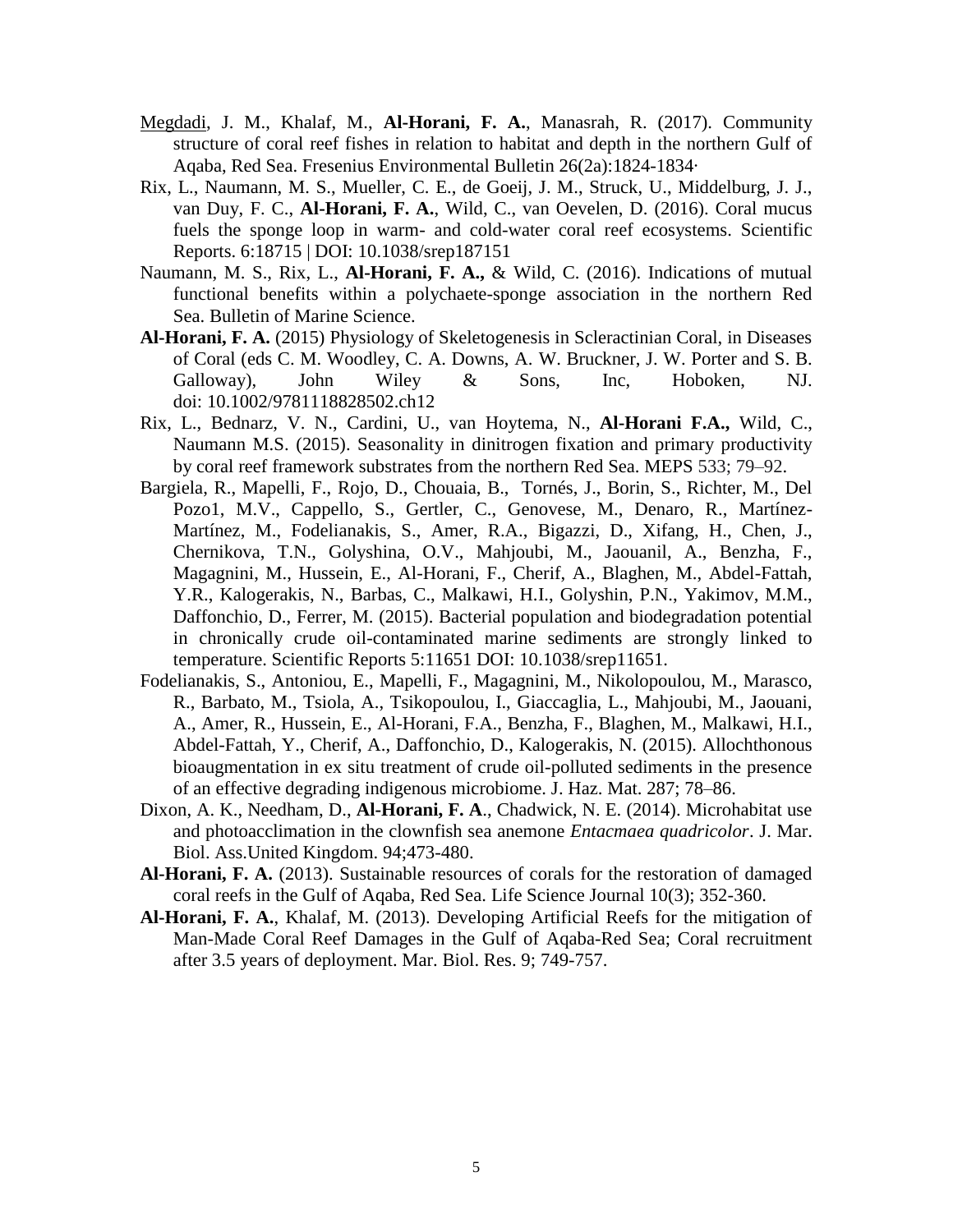- Szczebak, J. T., Henry, R. P., **Al-Horani, F. A.**, Chadwick, N. E. (2013). Anemonefish oxygenate their anemone hosts at night. J. Exp. Biol. 216; 970-976.
- Hussein, E. I., **Al-Horani, F. A.**, Malkawi, H. I. (2012). Bioremediation capabilities of Oil-Degrading Bacterial Consortia Isolated from Oil-contaminated Sites at the Gulf of Aqaba (Jordan). Biotechnology 11; 189-198.
- Khalaf, M. A., Al-Rousan, S., **Al-Horani, F. A.** (2012). Fish assemblages in seagrass habitat along the Jordanian coast of the Gulf of Aqaba. Nat. Sci. 4; 517-525.
- Al-Rousan, S., Al-Shloul, R., **Al-Horani, F.**, Abu-Hilal, A. (2012). Heavy metals signature of human activities recorded in coral skeletons along the Jordanian coast of the Gulf of Aqaba, Red Sea. Environ Earth Sci. 67; 2003-2013.
- **Al-Horani, F. A.**, Hamdi, M., Al-Rousan, S. (2011). Study of *Drupella cornus* prey selection and grazing on corals from the Jordanian coast of the Gulf of Aqaba-Red Sea. Jor. J. Biol. Sc., 4; 191-198.
- Duris, Z., Horka, I., **Al-Horani, F.** (2011). *Periclimenaeus echinimanus* sp. nov. (Crustacea: Decapoda: Pontoniinae), a new species from the Gulf of Aqaba, Red Sea. Zootaxa, 2983: 57–68.
- Al-Rousan, S., **Al-Horani, F**., Eid, E., Khalaf, M. (2011) Assessment of seagrass communities along the Jordanian coast of the Gulf of Aqaba, Red Sea. Marine Biology Research, 7; 93-99.
- Malkawi, H. I., Jahmani, M. Y., Hussein, E. H., **Al-Horani, F. A**., Al-Deeb, T. M. (2009). Investigation on the ability of soil bacterial isolates to degrade petroleum hydrocarbons. Int. J. Integ. Biol. 7 (2); 93-99.
- Cragg, S. M., Jumel, M. C., **Al-Horani, F. A**., Hendy, I. W. (2009). The life history characteristics of the wood-boring bivalve Teredo bartschi are suited to the elevated salinity, oligotrophic circulation in the Gulf of Aqaba, Red Sea. J. Exp. Mar. Biol.Ecol., 375; 99-105.
- Kotb, M. M. A., Hanafy, M. H., Rirache, H., Matsumura, S., Al-Sofyani, A. A., Ahmed, A. G., Bawazir, S., **Al-Horani, F. A.** (2008). Status of coral reefs in the Red Sea and Gulf of Aden region. In Status of coral reefs of the world. Wilkinson, C. (Ed.), Global Coral Reef Network, Australia. pp. 67-78.
- **Al-Horani, F. A.**, Tambutte, E., Allemand, D. (2007). Study of dark calcification and daily rhythm of calcification in the scleractinian coral, *Galaxea fascicularis*. Coral Reefs 26: 531-538.
- Al-Rousan, S., Al-Shloul, R., **Al-Horani, F.**, Abu-Hilal. A. (2007). Heavy metal contents in growth bands of *Porites* corals: Record of anthropogenic and human developments from the Jordanian Gulf of Aqaba. Marine Pollution Bulletin 54 (12): 1912–1922.
- Al-Rousan, S., Felis, T., Manasrah R., **Al-Horani F.** (2007). Seasonal variations in the stable oxygen isotopic composition in *Porites* corals from the northern Gulf of Aqaba, Red Sea. Geochemical Journal 41: 333-340.
- **Al-Horani, F. A.**, Al-Rousan, S. A., Al-Zibdeh, M., Khalaf, M. A. (2006). Status of coral reefs in the Jordanian coast of the Gulf of Aqaba- Red Sea. Zoology in the Middle East 38: 99-110.
- Al-Rousan, S. A., Rasheed, M. Y., **Al-Horani, F. A.**, Manasrah, R. S. (2006). Geochemical and textural properties of carbonate and terrigenous sediments along the Jordanian coast of the Gulf of Aqaba. J. Oceanography 62: 839-849.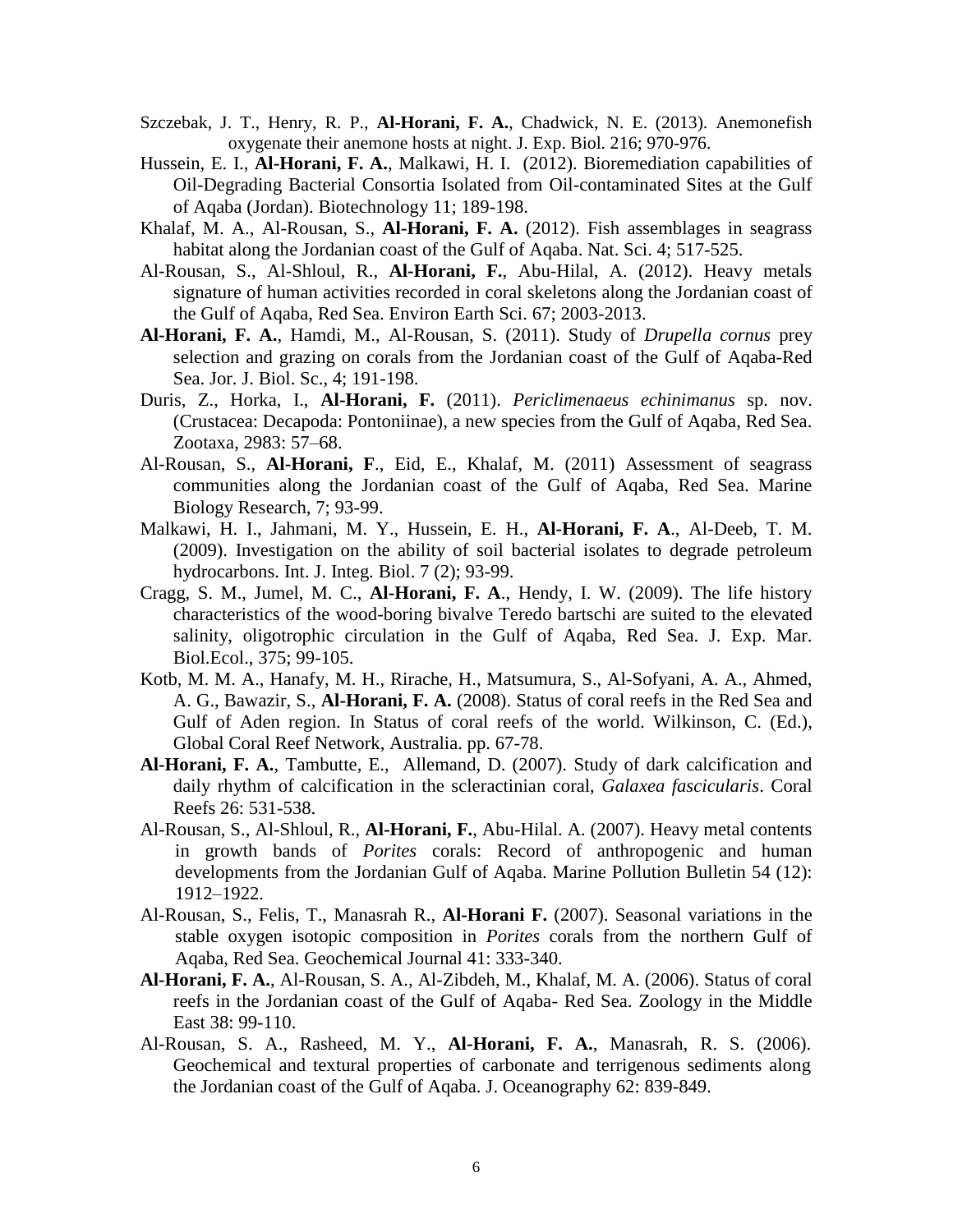- Khalaf, M. A., **Al-Horani, F. A.,** Al-Rousan, S. A., Manasrah, R. S. (2006). Community structure of the family Pomacentridae along the Jordanian coast, Gulf of Aqaba, Red Sea. Zoology in the Middle East 37: 47-62.
- Rasheed, M., Al-Rousan, S., Manasarah, R., **Al-Horani, F.** (2006). Nutrient fluxes from deep sediment support nutrient budget in the oligotrophic waters of the Gulf of Aqaba. J. Oceanogr. 62: 83-89.
- Manasrah, R. S., **Al-Horani, F. A.**, Rasheed, M. Y., Al-Rousan, S. A., Khalaf, M. A. (2006). Patterns of summer vertical and horizontal currents in coastal waters of the northern Gulf of Aqaba, Red Sea. Estuarine Coastal and Shelf Science 69: 567-579.
- **Al-Horani, F. A.**, Al-Rousan, S. A., Manasarah, R. S., Rasheed, M. (2005). Coral calcification: use of radioactive isotopes and metabolic inhibitors to study the interactions with photosynthesis and respiration. Chem. and Ecol. 21: 325-335.
- **Al-Horani, F. A**. (2005). Effects of changing seawater temperature on photosynthesis and calcification in the scleractinian coral *Galaxea fascicularis*, measured with O<sub>2</sub>,  $Ca<sup>2+</sup>$  and pH microsensors. Sci. Mar. 69: 347-354.
- **Al-Horani, F. A.**, Ferdelman, T. Al-Moghrabi, S. M., De Beer, D. (2005). Spatial distribution of calcification and photosynthesis in the scleractinian coral *Galaxea fascicularis*. Coral Reefs 24:173-180.
- Ludwig, R., **Al-Horani**, **F. A.**, De Beer, D., Jonkers, H. M. (2005). Photosynthesiscontrolled calcification in a hypersaline microbial mat. Limnol. Oceanogr., 50: 1836–1843.
- Khalaf, M. A., **Al-Horani, F. ,** Manasrah, R., Al-Rousan, S. (2005). Community structure of the family Labridae along the Jordanian coast, Gulf of Aqaba, Red Sea. Lebanese Science Journal 6: 3-10.
- **Al-Horani, F. A.** (2005). National action plan for the conservation of coral reefs in Jordan. PERSGA, Jeddah- Saudi Arabia.
- Garcia-Pichel, F., **Al-Horani, F. A**., Farmer, J. D., Ludwig, R., Wade, B. D. (2004). Balance between microbial calcification and metazoan bioerosion in modern stromatolitic oncolites. Geobiology 2 (1), 49-57.
- De Beer, D., **Al-Horani F.** (2004). Marine Calcification and decalcification studied with microsensors for calcium, pH and oxygen. Water-Rock Interactions, Wanty & Seal II (eds). 1107-1111.
- **Al-Horani, F. A**., Al-Moghrabi, S. M., De Beer, D. (2003). The mechanism of calcification and its relation to photosynthesis and respiration in the scleractinian coral, *Galaxea fascicularis*. Mar. Biol. 142:419-426.
- **Al-Horani, F. A**., Al-Moghrabi, S. M., De Beer, D. (2003). Microsensor study of photosynthesis and calcification in the scleractinian coral, *Galaxea fascicularis*; active internal carbon cycle. J. Exp. Mar. Biol. Ecol. 288: 1-15.
- Hunaiti, A., **Al-Horani, F.** (1997). Camel glutathione based Detoxification System. Trends in Comp. Biochem. & Physiol. 3: 49-55.

#### **Reports**

- 1. Ayla resort benthic habitat study…annual report (2011-)
- 2. Baseline study of Saraya resort seafront area (2014)
- 3. Baseline study of new industrial jetty (2013)
- 4. Baseline study of new LNG jetty (2011)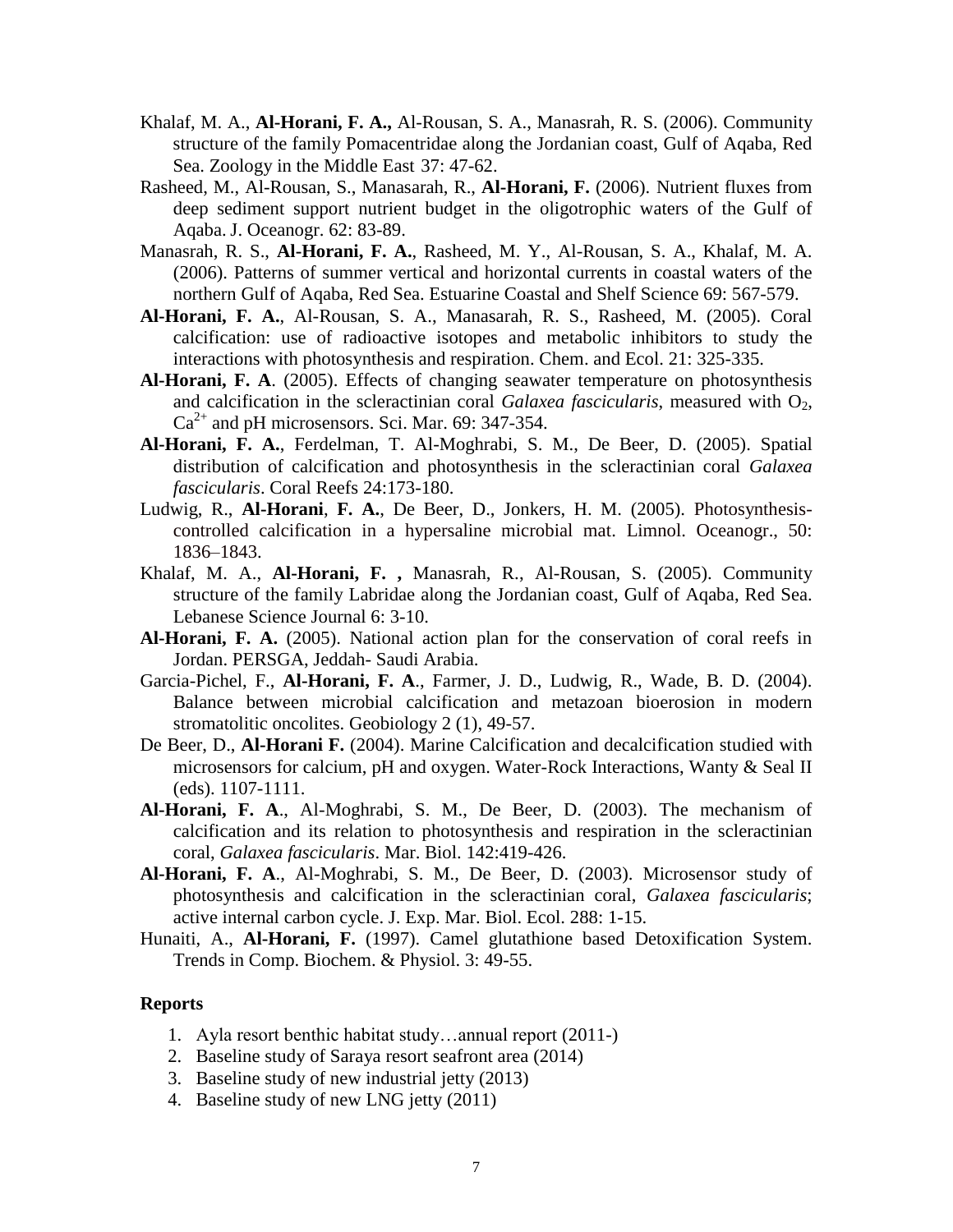- 5. Baseline study of new phosphate jetty (2012)
- 6. Environmental impact assessment for the ports relocation project (2007).
- 7. Coral mapping at the southern and middle ports areas in Aqaba (2007)
- 8. Coral mapping at the southern and middle ports areas in Aqaba (2007)
- 9. Coral mapping at the middle ports areas in Aqaba (2007).
- 10. Environmental appraisal of the Jordanian coast of the Gulf of Aqaba, Red Sea. Jordan's national monitoring program. Annual reports 2004-2014.
- 11. Environmental quality of the coastal water, bottom sediments, nekton and benthos in front of the industrial complex, prepared for the Jordan's Phosphate Mines Company, Aqaba-Jordan. Reviewer for several scientific papers and proposals for international journals and funding agencies. Annual reports 2004-2010.
- 12. Identifying the long-term Environmental Impacts of the Proposed Red Sea-Dead Sea Conduit (RDC); Environmental Impact Assessment for physical and marine biological components. Prepared for Royal Scientific Society, Amman-Jordan.
- 13. Ayla Lagoon Tourism Development; Master Plan Environmental Impact Assessment. Assessment of existing marine environment. Prepared for ECO Consult Company-Wahat Ayla for Development Company. Aqaba-Jordan.
- 14. National action plan for the conservation of coral reefs. Prepared for PERSGA Jeddah-Saudi Arabia.
- 15. Many progress reports for the research projects.

### **Students' supervision:**

### *PhD Students*

- 1. Nanne van Hoytema (ZMT-Bremen, Germany).
- 2. Laura Rix (ZMT-Bremen, Germany).
- 3. Samir AlJbour (ZMT-Bremen, Germany).

### *Master Students*

- 1. Feras Rahahleh(The University of Jordan, Aqaba-Jordan).
- 2. Jafar Meqdadi (The University of Jordan, Aqaba-Jordan).
- 3. Farah AlWakid (Yarmouk University, Irbid Jordan).
- 4. Ruba AlMasri (Yarmouk University, Irbid Jordan).
- 5. Sewar Telfah (Yarmouk University, Irbid Jordan).
- 6. Katrina AbdelKader (Yarmouk University, Irbid Jordan).
- 7. Maysoon Qtefan (The University of Jordan, Amman-Jordan).
- 8. Shayma Ahmed Zaidan (Yarmouk University, Irbid Jordan).
- 9. Fadi Mohammad Jaber (Yarmouk University, Irbid Jordan).
- 10. Mahmoud Telfah (Yarmouk University, Irbid Jordan).
- 11. Safa Ata Nazzal (Yarmouk University, Irbid Jordan).
- 12. Samar Al-Khatib (Yarmouk University, Irbid Jordan).
- 13. Sulidad Lona (ZMT, Bremen-Germany).
- 14. Malik Hamdi (The University of Jordan, Amman Jordan).
- 15. Abdul Wahab Al-Shiyyab (Yarmouk University, Irbid Jordan).
- 16. Rasheed Al-Shlul (Yarmouk University, Irbid Jordan).
- 17. Marie Jumiel (University West of England- Britain).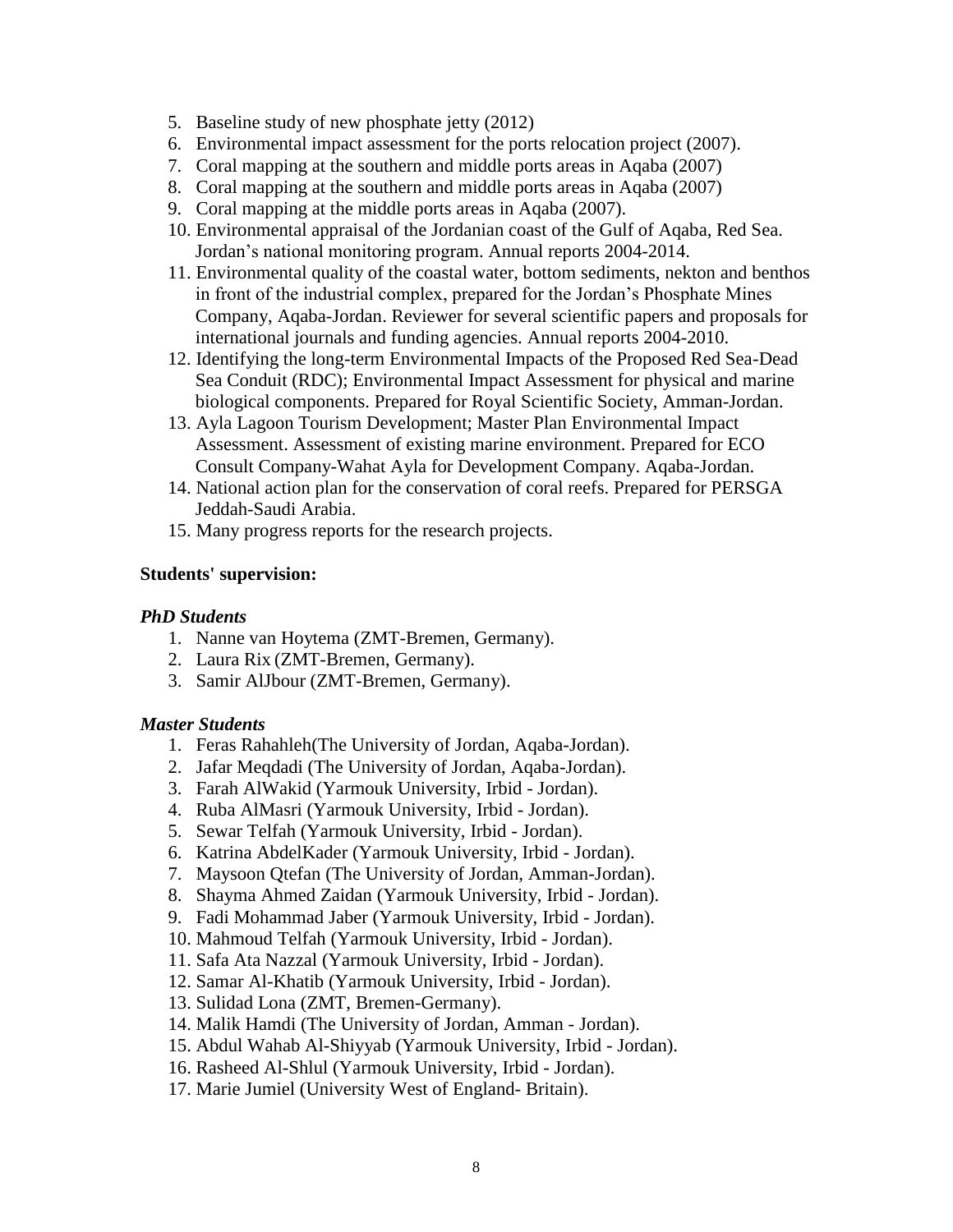### 18. Nicola Taylor (Britain).

### *National and International Trainees*

Semir Kuklo (Turkey), Carinne Hutchinson (Australia), Casey Hawkey (Australia), Laura Colgan (USA), Hulya Keles (Turkey), Chiara Franco (Italy), Monica Zagali (Ramsar, Geneva-Switzerland), Salam Labadi (JEREDS, Aqaba- Jordan), Sinan Abu Mosa (The Hashemite University, Zarqa-Jordan), Arthur Wainwright (University West of England-Britain).

### **Funded Projects:**

- 1. Using Nanostructure investigating techniques for studying proxies of climate change and ocean acidification in corals in the Gulf of Aqaba. Total amount JD 61,214 Role: Co-PI
- 2. Developing an applied tool box for sustainable 'reefs of tomorrow' in the Red Sea. Total amount \$650,000. Role: Principal Investigator at MSS.
- 3. Developing novel methodologies for maintenance of coral biodiversity in shallow and mesophotic reefs. Total amount \$460,000. Role: Principal Investigator at MSS.
- 4. Innovative Approach of Bioremediation of the Oil Spills Contaminating Gulf of Aqaba and the Surrounding Region Using Naturally Isolated Oil-Degrading Bacterial Consortiums. Total amount 220,000 JD's. Role: Co-investigator of the project.
- 5. Strategies for mitigating anthropogenic stress effects on Gulf of Aqaba reefs. Total amount US\$420,000, Duration 2 years (2007-2008). Role: principal investigator of the project.
- 6. Development of resource management oriented research and novel monitoring techniques. Total amount US\$250,000, Duration 3 years (2004-2007). Role: Principal Investigator, leader of coral team.
- 7. Environmental assimilative capacity of coastal habitats and green mariculture of high revenue low environmental burden species on the Jordanian sector of the Gulf of Aqaba, Red Sea. Funded by the Higher Council for Science and Technology-Jordan. Total amount US\$143,000, Duration 3 years (2004-2007). Role: Principal Investigator, leader of coral team.
- 8. Developing the Marine Aquarium and establishment of Marine Museum at Marine Science Station, Aqaba-Jordan. Funded by Global Environmental facility (GEF). Total amount US\$50,000, Duration 2 years (2006-2008). Role: Coordinator.
- 9. Rehabilitation of natural and artificial coral reefs in the Gulf of Aqaba. Funded by Whitley Fund for Nature-UK. Total amount US\$19,900, Duration 1year (2006). Role: Principal Investigator and coordinator at MSS.
- 10. Artificial reefs for environmental management in the Gulf of Aqaba. Funded by MERC-USA. Total amount US\$ 347,300, Duration 3 year (2006-2008). Role: Principal Investigator and coordinator at MSS.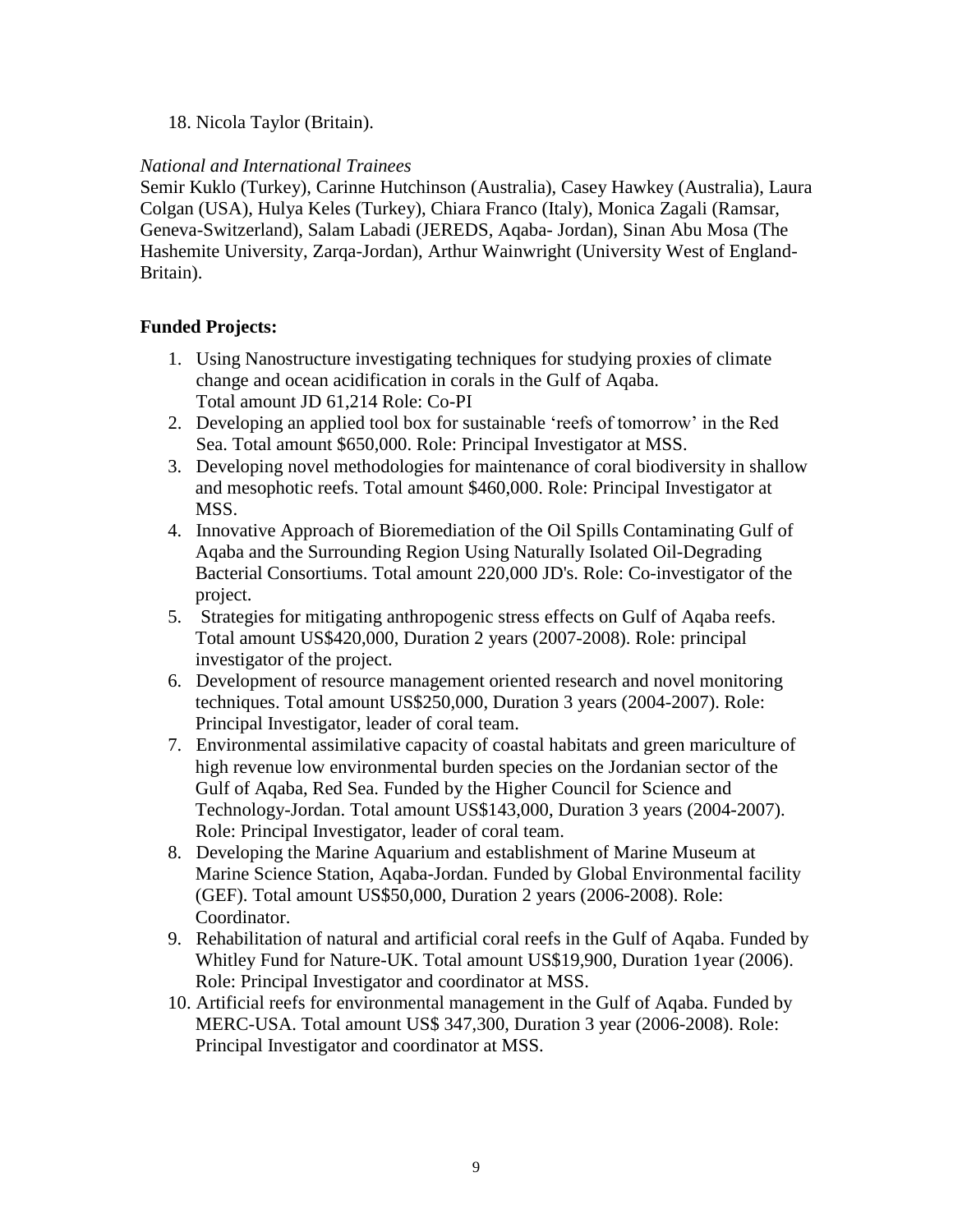- 11. Establishment of a Middle Eastern Biodiversity Research, Training and Conservation Network. Funded by DAAD-Germany. Total amount Euro 100,000, Duration 3 year (2006-2008). Role: Principal Investigator.
- 12. Coral mapping at the south ports area in the Gulf of Aqaba. Funded by Aqaba Development Corporation (ADC)-Jordan. Total amount US\$ 86,000, Duration 1 year. Role: Project Leader.
- 13. Coral mapping at the Middle ports area in the Gulf of Aqaba. Funded by Aqaba Development Corporation (ADC)-Jordan. Total amount US\$ 46,000, Duration 1 year. Role: Project Leader.
- 14. Coral mapping at the Ferry Terminal area in the Gulf of Aqaba. Funded by Aqaba Development Corporation (ADC)-Jordan. Total amount JD's 13,600, Duration 1 month. Role: Project Leader.

## **Workshops and conferences Attended:**

- 1. International Symposium on "Marine Ecosystem, Narural Products, and their Bioactive Metabolites". Bogor, Indonesia 25-27, Oct., 2011.
- 2. 5<sup>th</sup> European Bioremediation Conference. Chania-Greece, July 4-7, 2011.
- 3. Winter School in Water Quality and Testing. Aqaba –Jordan April 2-9, 2011. Invited Key Note Speaker.
- 4. International Summit on Marine and Coastal Engineering. Aqaba –Jordan 12-14, 12, 2010. Invited Key Note Speaker.
- 5. The first international work on the biogeochemistry of the Persian Gulf. Qeshm Island-Iran 24-28, 10, 2010. Invited Key Note Speaker.
- 6. Ecological Risk Characterization of Coral Reefs course in Hawaii-USA, October 2-7, 2005.
- 7. Regional training Workshop on the coral transplantation in the Gulf of Aqaba (Invited speaker). Aqaba, Jordan  $27<sup>th</sup>$  -29<sup>th</sup> September, 2004.
- 8.  $10^{th}$  International Coral Reef Symposium (June 28 to July 2, 2004, Okinawa, Japan).
- 9. The Red Sea Marine Peace Park International Symposium: Integration of Marine Science and Resource Management (Dec.2-4, 2003, Aqaba-Jordan).
- 10. NATO Advanced Research Workshop; Past and Present Water Column Anoxia (Oct. 4-8, 2003, Crimea-Eukraine).
- 11. Jordanian-German Scientific day (Aqaba-Jordan).
- 12. The  $8<sup>th</sup>$  International Symposium on Biomineralization, (Sep. 25-28, 2001, Nigata-Japan).
- 13. 36<sup>th</sup> European Marine Biology Symposium (Sep. 17-22, 2001, Menorca-Spain).
- 14. Red Sea Program Junior Coarse on marine Sciences (Feb. 27<sup>th</sup> -Mar. 8<sup>th</sup>,2000, Aqaba-Jordan).

# **15. Workshops and conferences Organized:**

- 1. Biodiversity workshop Aqaba-Jordan, June, 2007 Lecturer and co-organizer.
- 2. Middle Eastern Biodiversity Congress, Aqaba-Jordan, 20-23 Nov., 2008 Lecturer and co-organizer. Steering Committee.
- 3. Sea anemone workshop Aqaba-Jordan, 1-30 June, 2008 Lecturer and coorganizer.